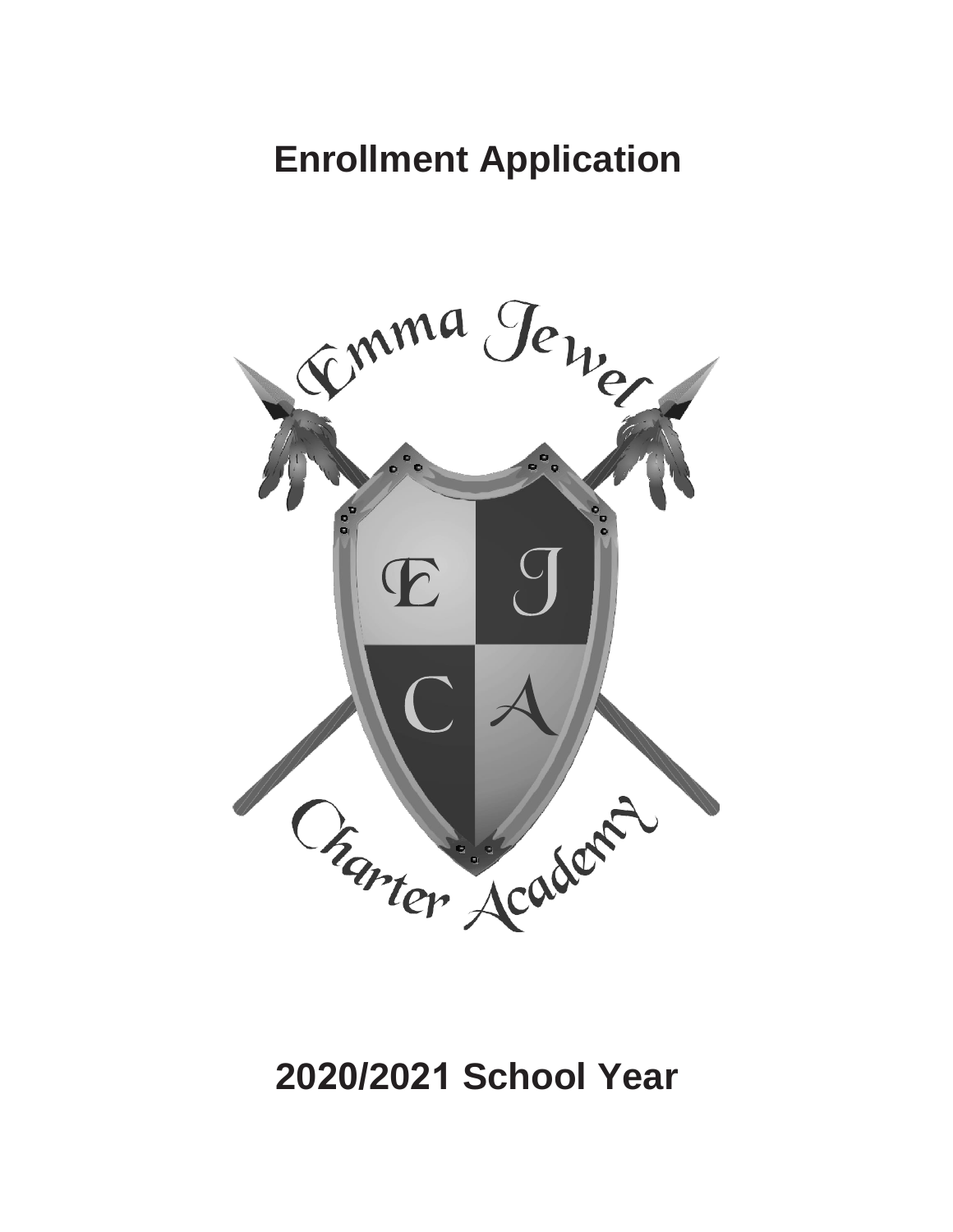

# Emma Jewel Charter Academy

### STUDENT REGISTRATION FORM



### FOR SCHOOL USE ONLY

| <b>District</b>                                                                                                   |                |              | <b>School Year</b> |                               | <b>School Number</b>   |                              | <b>Grade Level</b>        |                   |
|-------------------------------------------------------------------------------------------------------------------|----------------|--------------|--------------------|-------------------------------|------------------------|------------------------------|---------------------------|-------------------|
| <b>District Student Number</b>                                                                                    |                |              |                    | <b>Florida Student Number</b> |                        |                              |                           |                   |
| <b>Entry Information:</b>                                                                                         | ECode          | <b>EDate</b> |                    | <b>Prior School Status:</b>   |                        | <b>District</b><br><b>PD</b> | <b>State</b><br><b>PS</b> | Country           |
| Verification of: Check all applicable boxes and state type of verification given (i.e. Birth – Birth Certificate) |                |              |                    |                               |                        |                              |                           |                   |
| <b>Birth</b>                                                                                                      | <b>Address</b> |              |                    | <b>Physical Exam</b>          |                        | Immunization                 |                           | Complete          |
|                                                                                                                   |                |              |                    |                               |                        |                              |                           | Incomplete        |
| Assignment:                                                                                                       |                |              |                    |                               | <b>Transportation:</b> |                              |                           |                   |
| Homeroom/Teacher                                                                                                  |                | Counselor    |                    | Locker                        | <b>Special Needs</b>   |                              | <b>Bus/Car</b>            | <b>Bus Number</b> |
|                                                                                                                   |                |              |                    |                               |                        |                              |                           |                   |
|                                                                                                                   |                |              |                    |                               |                        |                              |                           |                   |

STUDENT INFORMATION

| <b>APP</b><br><b>LAST NAME</b><br>(Legal)                                                           |                                                                                                                                          | <b>FIRST NAME</b><br>(Legal) |                                                            | <b>MIDDLE</b>                     |                | <b>NAME STUDENT</b><br><b>GOES BY</b> |                                    |  | <b>FORMER NAME</b><br>(Legal)                      |  |                                                            |                                                                                                                                                                                     |  |
|-----------------------------------------------------------------------------------------------------|------------------------------------------------------------------------------------------------------------------------------------------|------------------------------|------------------------------------------------------------|-----------------------------------|----------------|---------------------------------------|------------------------------------|--|----------------------------------------------------|--|------------------------------------------------------------|-------------------------------------------------------------------------------------------------------------------------------------------------------------------------------------|--|
|                                                                                                     |                                                                                                                                          |                              |                                                            |                                   |                |                                       |                                    |  |                                                    |  |                                                            |                                                                                                                                                                                     |  |
| <b>RESIDENTIAL ADDRESS</b>                                                                          |                                                                                                                                          |                              |                                                            | APT.<br><b>NUMBER</b>             |                | <b>CITY</b>                           | <b>STATE</b>                       |  | <b>ZIP</b><br><b>CODE</b>                          |  | <b>HOME PHONE</b>                                          |                                                                                                                                                                                     |  |
|                                                                                                     |                                                                                                                                          |                              |                                                            |                                   |                |                                       |                                    |  |                                                    |  |                                                            |                                                                                                                                                                                     |  |
| <b>MAILING ADDRESS</b>                                                                              |                                                                                                                                          |                              | APT.<br><b>NUMBER</b>                                      |                                   |                | <b>CITY</b>                           | <b>STATE</b>                       |  | <b>ZIP</b><br><b>CODE</b>                          |  | <b>STUDENT</b><br>Social Security # (optional)             |                                                                                                                                                                                     |  |
|                                                                                                     |                                                                                                                                          |                              |                                                            |                                   |                |                                       |                                    |  |                                                    |  |                                                            |                                                                                                                                                                                     |  |
| <b>RACE</b><br>(Circle One)<br><b>Brevard Schools</b>                                               | <b>ETHNICITY/RACES</b><br>(Circle All That Apply)<br>U.S. Dept of Education                                                              |                              |                                                            | <b>GENDER</b><br>(Circle)<br>One) |                |                                       | <b>BIRTHDATE</b><br>Month/Day/Year |  | <b>BIRTHPLACE</b><br>City/State/Country            |  | <b>STUDENT'S RESIDENT</b><br><b>STATUS</b><br>(Circle One) |                                                                                                                                                                                     |  |
| Asian<br><b>Black</b><br>Hispanic<br>Indian<br>Multiracial<br>Hawaiian/Pacific Islr<br><b>White</b> | American Indian/Alaska<br><b>Native</b><br>Asian<br>Black/African American<br><b>Native Hawaiian/Pacific</b><br>Islander<br><b>White</b> |                              | <b>Hispanic</b><br><b>Yes</b><br>$\mathbf{N}$ <sub>0</sub> |                                   | Male<br>Female |                                       |                                    |  | If not U.S., date entered<br>in the United States: |  |                                                            | A - Out-of-County Resident, ESE<br><b>B</b> – Out-of-County Resident<br>Z - School 9995 only<br>0 - Foreign Exchange Student<br>2 – Out of State Resident<br>3 - In County Resident |  |

### **\_ADDITIONAL STUDENT INFORMATION**

|                                                                                                                                                                                                                                                                                          | Check applicable box below. |              |
|------------------------------------------------------------------------------------------------------------------------------------------------------------------------------------------------------------------------------------------------------------------------------------------|-----------------------------|--------------|
| Thease allswell the following questions.<br>Has the student ever been enrolled in a Florida Public School?<br>If yes, When? (Year/Grade Level)<br>Where? (City/County)                                                                                                                   | $\Box$ Yes                  | □ No         |
| Is a language other than English used in the home?<br>If yes, indicate language.                                                                                                                                                                                                         | $\Box$ Yes                  | $\square$ No |
| Has the student ever received any Exceptional Education and/or Federal/State Services?<br>If yes, When? (Year/Grade Level)<br>Where? (County/State/Country)                                                                                                                              | $\Box$ Yes                  | $\Box$ No    |
| Do you authorize health screening for your student? If the answer is no, or you wish to limit the type of screenings a waiver<br>must be completed and signed by parent/guardian.                                                                                                        | $\Box$ Yes                  | $\Box$ No    |
| Do you authorize emergency medical treatment?<br>Student Physician Name: Name: Name: Name: Name: Name: Name: Name: Name: Name: Name: Name: Name: Name: Name: Name: Name: Name: Name: Name: Name: Name: Name: Name: Name: Name: Name: Name: Name: Name: Name: Name: Name: Name:<br>Phone: | $\Box$ Yes                  | □ No         |
| Does the student have an Unusual or Chronic Health Condition?<br>If yes, please provide documentation to the Administration/Clinic Staff.                                                                                                                                                | ∟ Yes                       | □ No         |

### **STUDENT DISCLOSURES**

FS 1002.41 Student Disclosures required at School Registration - According to procedures established by the District School Board, each student at the time of initial registration for school in a school district shall note previous school expulsions, arrests resulting in a charge, and Juvenile Justice actions the student has had.

| Is student presently under suspension/expulsion from another school or school system?                                                    | $\Box$ Yes    | ∟ No |
|------------------------------------------------------------------------------------------------------------------------------------------|---------------|------|
| If yes, please check applicable and explain:<br>Expulsion<br>Suspension<br>School<br>Date<br>Has student ever been arrested and charged? | $\square$ Yes | ∃ No |
| If yes, please explain:<br>Is student currently under Juvenile System actions?<br>Char∎e(s)                                              | $\Box$ Yes    | ⊔ No |
| Is student on Community Control?                                                                                                         | □ Yes         | ⊔ No |